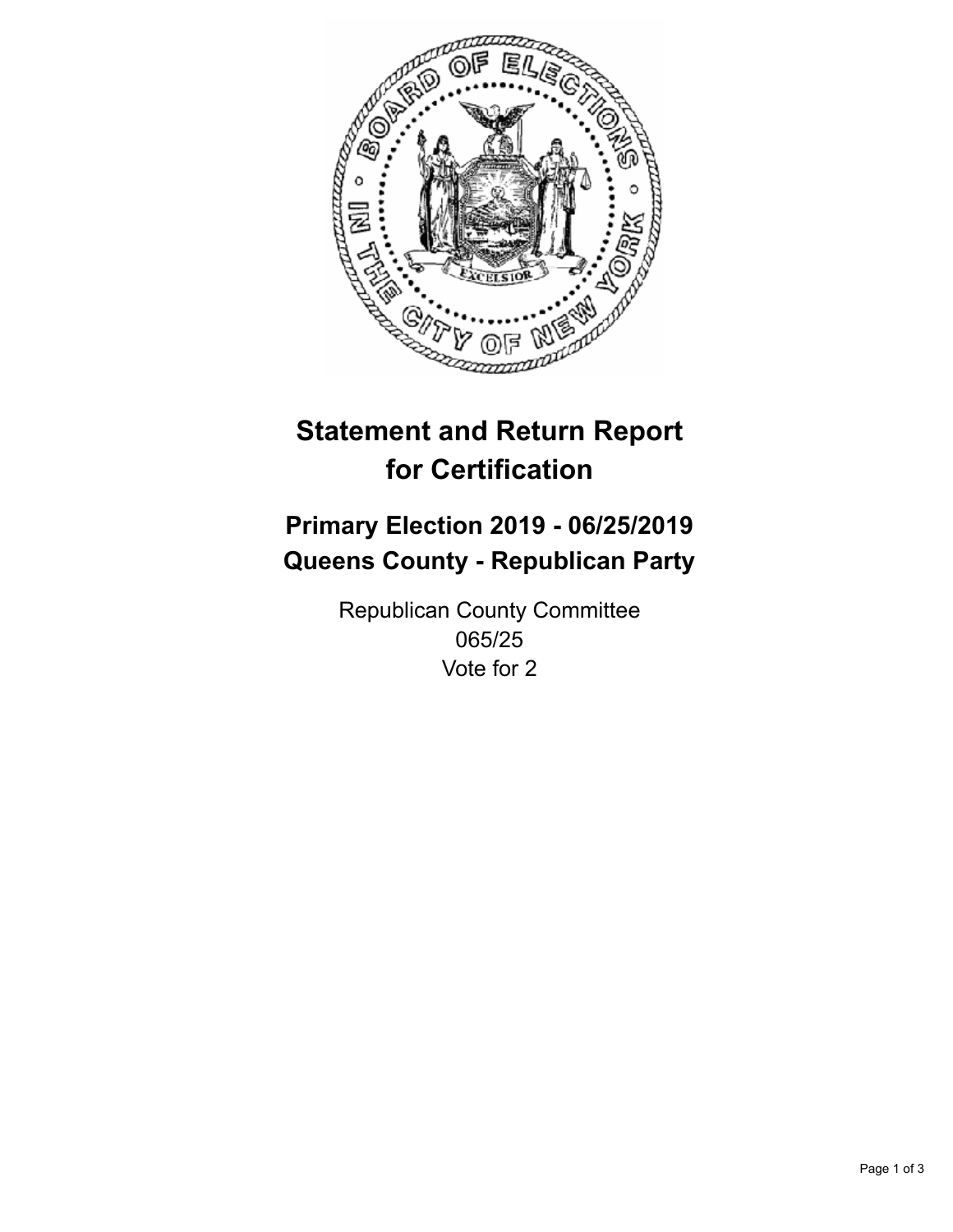

## **Assembly District 25**

| <b>Total Votes</b>                                       | 8        |
|----------------------------------------------------------|----------|
| MARY J. RIZZO                                            | 3        |
| JOSEPH R. RIZZO                                          | 4        |
| LYUDMILLA YUSUPOV                                        |          |
| <b>Total Applicable Ballots</b>                          | 4        |
| Less - Inapplicable Federal/Special Presidential Ballots | $\Omega$ |
| <b>Total Ballots</b>                                     | 4        |
| <b>AFFIDAVIT</b>                                         | 0        |
| ABSENTEE / MILITARY                                      | 0        |
| <b>MANUALLY COUNTED EMERGENCY</b>                        | 0        |
| PUBLIC COUNTER                                           | 4        |